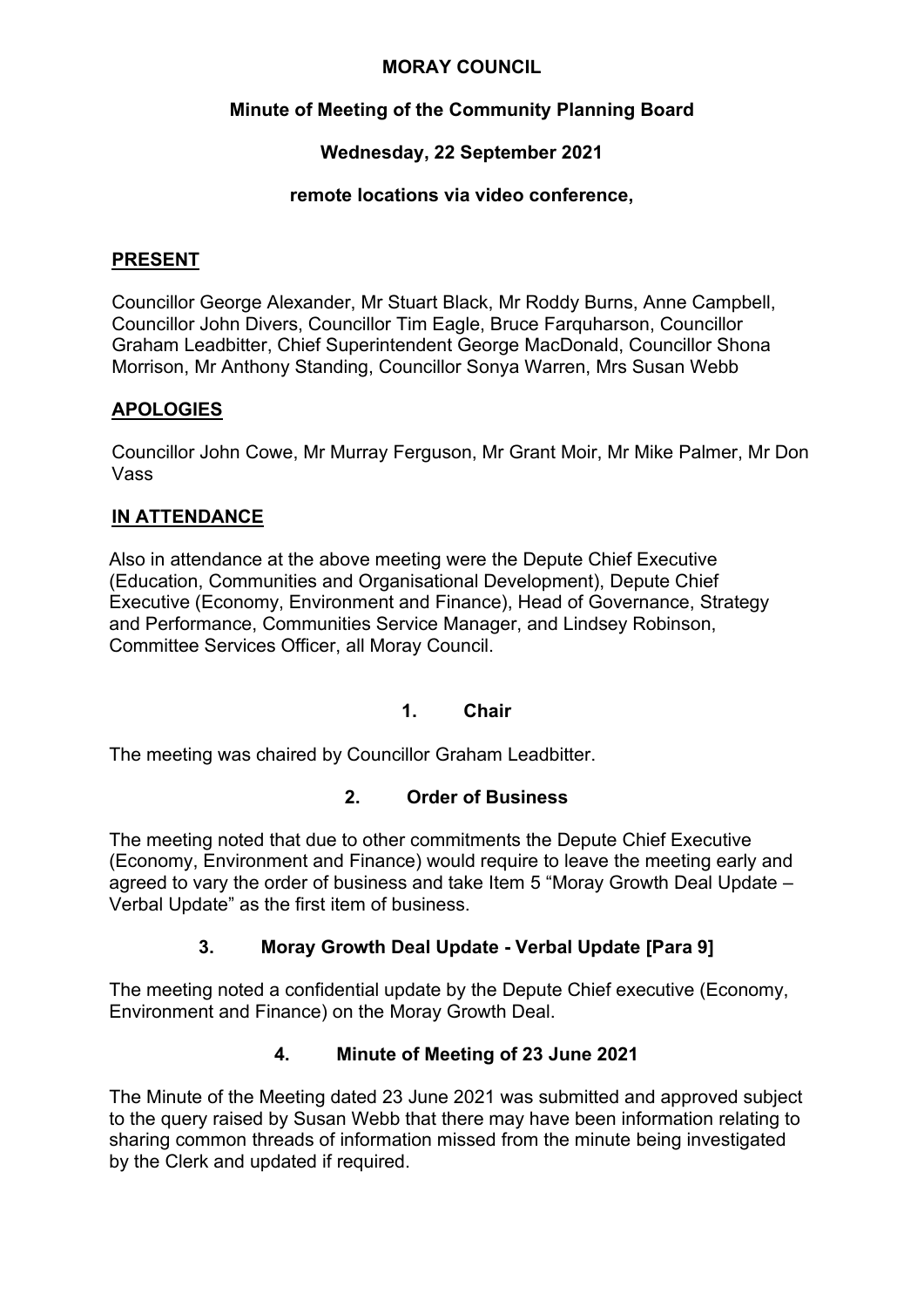# **5. Economic Recovery - Verbal Update**

The Depute Chief Executive (Economy, Environment and Finance) provided a verbal update on the Economic Recovery advising that this was the third update on the Economic Recovery Plan from October 2020 and included updates on industrial land in Forres and Speyside, procurement and local business consultancy, the Town Centre recovery plan, and Start up and Digital grants.

She further advised that the Economic Recovery Indicators will be reported on annually and will have 9 PIs or thematic indicators that will provide a broad picture across the board.

During discussion Anne Campbell asked if the baseline figures would be set at the pre-covid levels and what targets would be set.

In response the Depute Chief Executive (Economy, Environment and Finance) advised that the baseline figure have been set using the pre-covid figures and that targets would be set in the longer term and that the priority for the moment is forward movement.

During further discussion Stuart Black advised that HIE have introduced a graduate programme that has already attracted applications and that the programme is available to all HNC, HND and degree graduates.

He also advised that Orbex have moved into a new facility in Forres Enterprise park. Councillor Alexander queried whether the move was to a new building or to an additional building.

In response Stuart Black confirmed that it was an additional building and a good sign of expansion

Councillor Alexander asked if there was any further detail regarding the industrial land in Forres.

In response the Depute Chief Executive (Economy, Environment and Finance) stated that she had no more information to share at present.

Stuart Black advised that there is possible expansion on Forres Enterprise Park.

Thereafter the meeting agreed to note the verbal update.

Stuart Black left the meeting at this juncture.

#### **6. Climate Change Update - Verbal Update**

The Depute Chief Executive (Economy, Environment and Finance) provided a verbal update on Climate Change which included an update on recruitment, the route map to Net Zero, training for procurement staff, and the COP26 programme running in schools.

During discussion Susan Webb asked how all of the updates related to the partnership contribution to the climate change agenda.

In response the Depute Chief Executive (Economy, Environment and Finance) advised that her update was focussed on the work of the Council which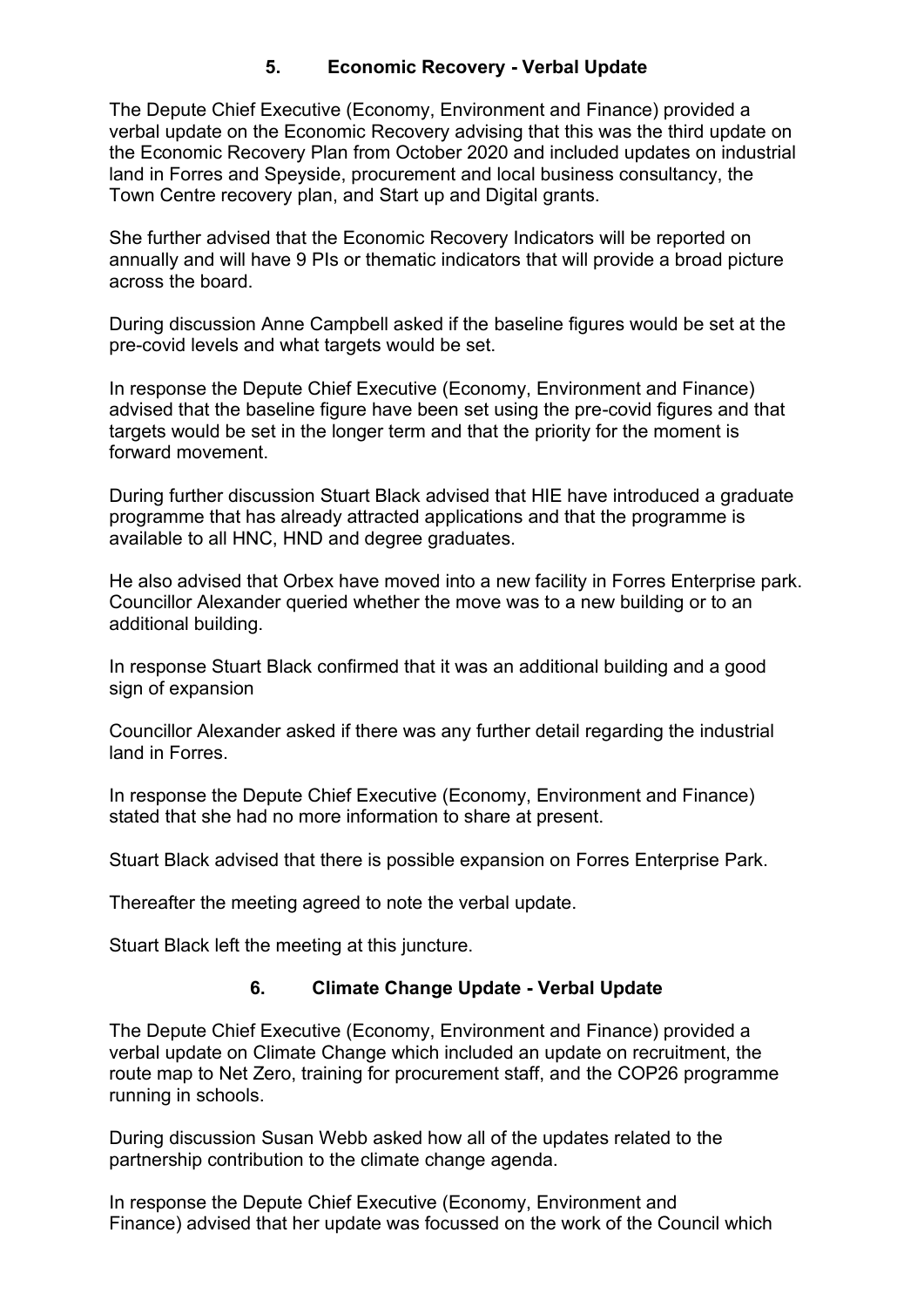was her area of responsibility, however she recognised that work was ongoing across the Partnership and she would ask the Climate Change Principal Officer to ensure he is making links with all organisations within the Partnership and to ensure that where there is collaborative working that this will be reported on.

#### **7. Afghan and Syrian Refugees Resettlement Scheme Update - Verbal Update**

The Chief Executive provided a verbal update on the Afghan and Syrian Resettlement Scheme which included an update from the Moray Council meeting dated 15 September 2021, where it was agreed that there would be housing and support for 20 refugees.

Following discussion the Chief Executive asked for anyone, or if any Board Members who knew of anyone, who could provide assistance to the refugees to get in touch with him.

The Chair highlighted the hard work undertaken by the Moray Health and Social Care Partnership in relation to adult social work and setting up support systems.

Thereafter the meeting noted the update.

# **8. 2021-22 Quarter 1 (April-June) LOIP Performance Monitoring Reports**

A report by the Depute Chief Executive (Education, Communities and Organisational Development) informed the Board of the performance against the Local Outcome Performance Plan (LOIP) for the period to June 2021.

Stuart Black rejoined the meeting during discussion of this item.

Councillor Warren asked if there had been any feedback from the employers using Kickstart about the challenges in filling the roles.

In response the Depute Chief Executive (Economy, Environment and Finance) advised that the information was not held by the Council but could possibly be obtained from the Chamber of Commerce or HIE.

Stuart Black confirmed that there had been challenges in getting some of the roles filled, especially in hospitality and tourism, where there had been an immediate need for staff but Kickstart was taking around 3 weeks to place someone.

Councillor Eagle questioned the need to appoint a lead officer to support multiagency working and capacity issues as he was of the opinion that it would be better to increase the number of staff rather than priorities being changed.

In response the Depute Chief Executive (Education, Communities and Organisational Development) advised that recruitment was in progress to appoint a Senior Officer for policy and that this will help with multi agency working.

Following further discussion on the benefits of different ways of producing and presenting the information in the appendices it was considered that it would be useful to have both statistical information with a narrative alongside and the Depute Chief Executive (Education, Communities and Finance) agreed that more comments could be added to the tables in appendix 5 to reflect this.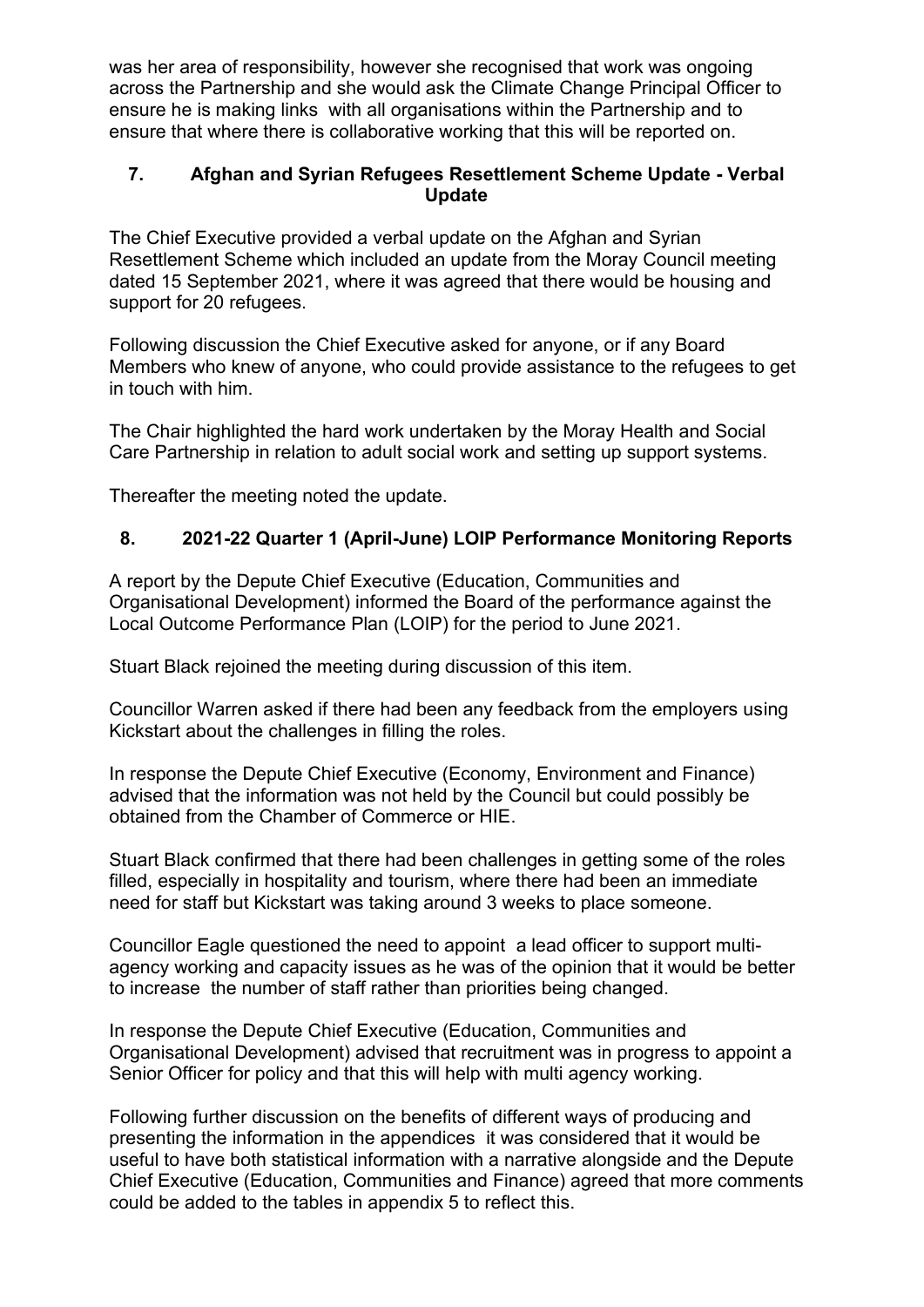Thereafter, the Board agreed to note the progress reported in the templates attached to the report (Appendices 1, 2, 3, 4) taking account of the impact responding to the pandemic has had on partner organisations.

#### **9. Partnership Community Learning and Development (CLD) Plan 2021-24**

A report by the Depute Chief Executive (Education, Communities and Organisational Development) updated the Board on the completion of the Partnership CLD Plan which was published in draft format on 31 August 2021, as agreed at the 24 June CPP Board meeting.

Following consideration, during which the inclusion of Local Area Forums into page 24 was agreed, the Board agreed to:

- i. note the publication of the CLD Plan in Draft format; and
- ii. formally approve the Partnership CLD Plan 2021-24

#### **10. AOCB**

Councillor Alexander asked if Scottish Water had ever been a member of the CPB. He stated that his reason for raising the question was in relation to a recent flooding event in Forres which had resulted in sewage being left on the street and in his opinion he thought that the clean up of this would be the responsibility of Scottish Water and it may therefore be useful to have them attend the Board. Following discussion it was agreed that any issues that required to be raised with Scottish Water should be through the Local Resiliance Partnership or one of their working groups.

Councillor Alexander also asked if the sederunt could be updated to show the bodies being represented. This was agreed.

Anne Campbell asked if there were any plans to be able to hold the meetings face to face or to change the platform that the meetings are currently held on. In response the Chair advised that virtual meetings would continue until at least January 2022.

The Depute Chief Executive (Education, Communities and Organisational Development) further advised that the platform allows for live webcasting and the Board may wish to take this into account in the context of holding meetings in public.

Susan Webb confirmed that the guidelines are still to work remotely and that is not recommended to meet face to face yet.

Councillor Eagle thanked Susan Webb for her weekly updates and sought confirmation that he could share the information on social media. This was agreed by Susan Webb as she was of the opinion that it would send a consistent message.

Anthony Standing advised that SDS had recently published the Annual Participation measures. He advised that 3500 young people in Moray (91.8%) are currently in education, employment or training a slight drop from 92% in 2020.

Councillor Eagle left the meeting at this juncture